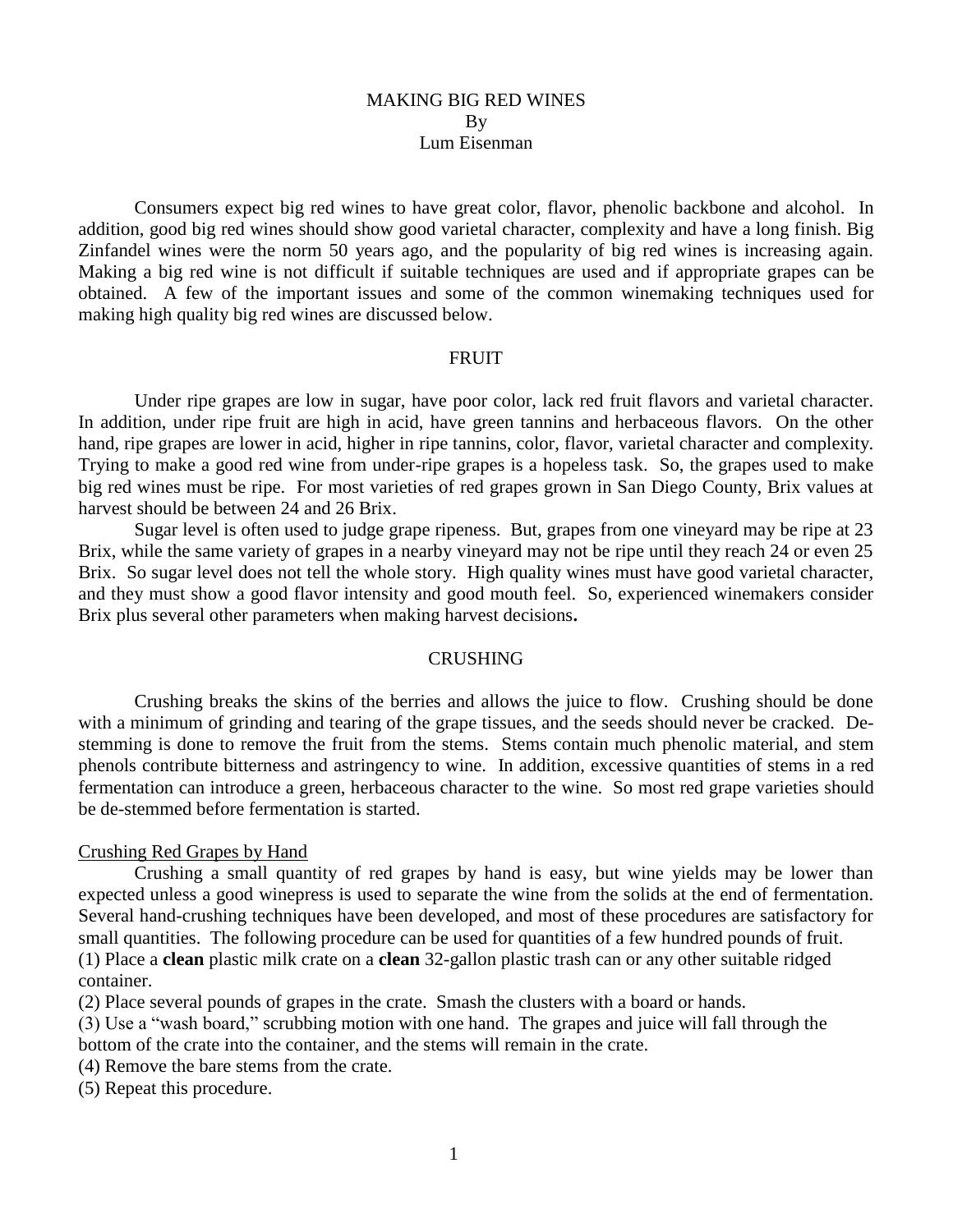Not all of the grapes will be crushed, but the unbroken berries will not cause problems. When the fermentation is pressed, the winepress will break the skins of the whole berries, and the juice will be recovered then. In fact, some winemakers deliberately leave some whole berries in their fermentations. These winemakers feel the presence of whole grapes during fermentation increases the fruitiness of the finished wine.

The stems of some grape varieties are abrasive, and the above procedure can be hard on the hands. After an hour or two, fingers can become raw and hands become badly stained, so a pair of heavy rubber gloves may be desirable when large quantities of fruit are crushed by hand.

## Crushing by Foot

Crushing grapes with bare feet is a popular notion. But, grape tannin can cause bare feet to become very dry, and the skin around the toes sometimes cracks. Some varieties of grapes have stiff, sharp stems. These stems can be uncomfortable to tender bare feet, so bare feet are not always practical. Crushing several hundred pounds of red grapes by foot is quite feasible, but instead of bare feet, a pair of well-scrubbed rubber boots should be used. A shallow, rigid container of some kind is needed to hold the fruit. Plastic mortar boxes are available at Home Depot and other hardware stores, and these shallow boxes make suitable containers. A rhythmic motion should be used when crushing and the feet should be kept moving around in the container to make sure the grapes in the corners of the container are crushed. **Grapes can be slippery, so some kind of hand support will be needed**.

# Hand Crank Crushers

Most home winemakers use a hand crank crusher. Crushers with both single and double rollers work well, although, some machines are easier to crank than others. These little machines are simple to operate. Place the crusher on top of a suitable container, and fill the hopper with fruit. Turning the crank at a moderate rate pulls the clusters of grapes between the rollers. The grape skins are broken, and the crushed grapes, juice and stems drop into the container. Hand crank crushers should be adjusted to a convenient working height, and cranking the crusher will be much easier if a clamp is used to hold the machine steady. Most home winemakers crush all of the grapes with a hand crank crusher, and then they remove the stems. A few winemakers do not de-stem some red varieties like Pinot Noir because these varieties are naturally low in tannin content. But some care is needed here because stems can give wine a green, herbaceous taste.

# Crusher/Stemmer

Commercial wineries and some advanced home winemakers use motor driven crusher/stemmers to process the grapes. A crusher/stemmer crushes the berries and removes the stems in one easy operation. The better machines have power driven augers to move the fruit along the hopper into the crushing

mechanism. Operation of a good crusher/stemmer is quite simple. The grape clusters are dumped into the hopper, and the machine does the rest. Even the smallest machines can crush and de-stem large quantities of fruit in a short time. One person is kept busy just keeping the hopper full

# Tip #1 Save Some Whole Clusters

Some winemakers retain 5 to 10% whole clusters when they plan to do extended fermentations in small, open fermenters. Late in an extended fermentation, most of the sugar will be gone and little carbon dioxide gas remains to protect the must from oxidation. Then, the winemaker

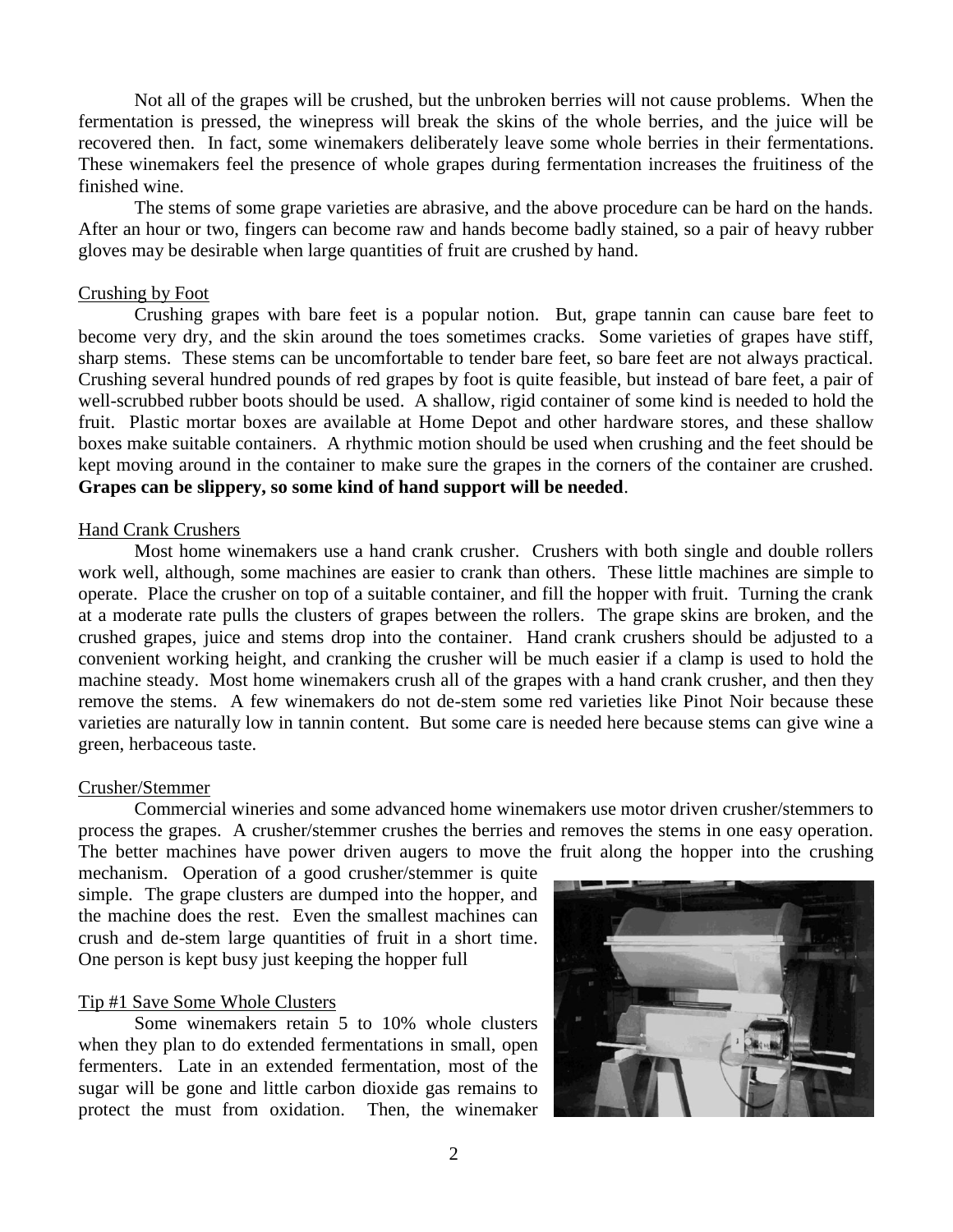crushes a few of the whole grape clusters by hand each time the cap is punched down. **The small amount of added sugar produces a little more carbon dioxide and the CO<sup>2</sup> gas provides additional oxidation protection**.

#### Sulfur Dioxide

Small amounts of sulfur dioxide  $(SO<sub>2</sub>)$  help winemakers control fermentations by deactivating the enzymes that cause browning and by suppressing unwanted microbes. Reasonable amounts of  $SO<sub>2</sub>$  will **not** kill wild yeast, but the added SO<sub>2</sub> can suppress wild yeast activity for several hours. Sulfur dioxide can also subdue most wine bacteria. Malolactic bacteria are sensitive to sulfur dioxide, so pre fermentation sulfur dioxide additions should be limited to 50 PPM or less if malolactic fermentation is desired later. Most winemakers add 30 to 50 PPM of  $SO<sub>2</sub>$  when red grapes are crushed.

Sulfur dioxide is more effective when it is added early and uniformly distributed throughout the must. Commercial wineries often have an  $SO_2$  container and a metering pump mounted on the crusher and sulfur dioxide is automatically dispensed anytime grapes are going through the crusher. Home winemakers usually dissolve potassium metabisulfite powder in a small amount of water and small amounts of the sulfite solution are added as the grapes are crushed.

#### Tip #2 Removing Some Juice

Much of the flavor producing materials and all of the color pigmentation are in the grape skins, so the flavor and color intensity of red wines can be increased simply by removing 10 to 15 percent of the free run juice before fermentation is started. This process, called *saign*ée (say-NAY), has been used in France for hundreds of years and **it is a very effective way of producing big red wines**. The excess juice can be added to a batch of blush wine.

#### MUST ADJUSTMENTS

Most winemakers start testing as soon as juice is available so they can make any needed must adjustments before fermentation is started. Sugar content (Brix), titratable acid (TA) and pH are the basic parameters measured.

#### Sugar Additions

Home winemakers are sometimes advised to add sugar when making "big" wines. But, adding sugar does not increase the flavor intensity, or improve the color, or improve weak varietal characteristics. The added sugar does raise the alcohol level, but the sugar does little else and the finished wine is often badly out of balance. Sugar additions may be satisfactory for making some kinds of fruit wines, but adding sugar is seldom advisable when making big red wines. Always try to get the best grapes available and make sure the grapes are ripe.

#### Tip #3 Acid additions

Tartaric and malic are the major acids in grapes. Citric and several other organic acids are also present in very small amounts. The tart taste of wine is directly related to the quantity of acids present. When a wine contains too much or too little acid, the wine will be out of balance and balance is particularly important in big red wines. Titratable acid is a measure of the sum of all the organic acids present in juice or wine and TA is measured by titration using calibrated sodium hydroxide. The end point can be determined with phenolphthalein solution or with a pH meter.

Most red grape varieties grown locally will be deficient in acid when fully ripe. So, winemakers often make significant acid additions and any large acid additions should be made before fermentation is started. Many winemakers prefer to adjust the titratable acid of red must to about 0.6% before starting the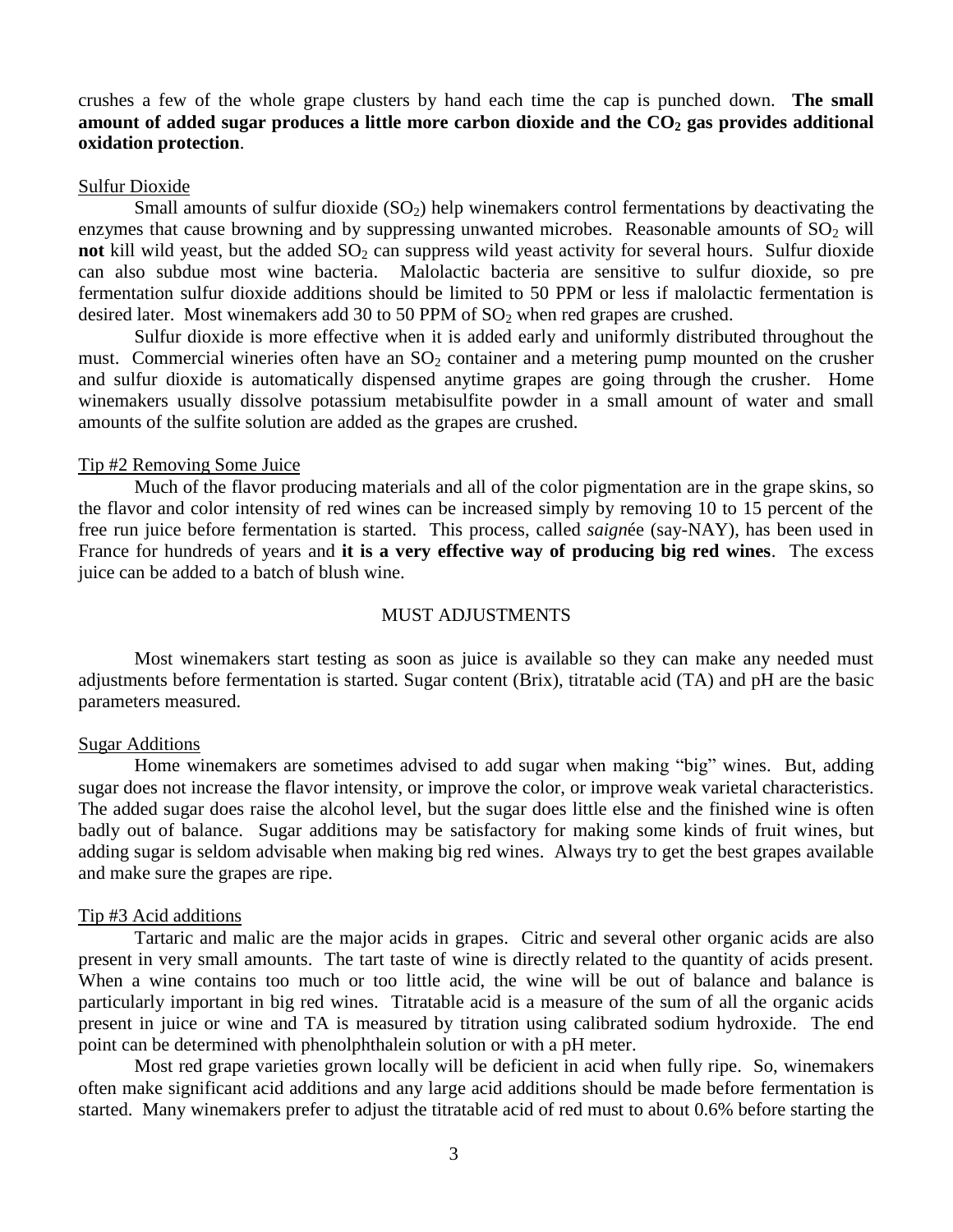fermentations, but some caution is needed here because estimating large acid additions accurately is difficult. Making a small second addition is much easier than trying to remove excess acid.

Alcohol adds body and a perception of sweetness in the finished wine. Acid produces tartness in the wine. Tannin produces bitterness and astringency. Acid and tannin act in a synergistic way and together, they produce harsh, rough tasting wines. Big red wines always contain lots of tannin; so **many winemakers keep the acid levels in their big red wines low to obtain better balanced wines.**

#### pH

Winemakers are always interested in pH because it provides information about how much sulfur dioxide will be needed to control microorganisms. Juices with low pH values (3.0 - 3.3) require little sulfur dioxide. Medium pH juices  $(3.4 - 3.6)$  require an average dose of  $SO<sub>2</sub>$  and high pH juices  $(3.7 -$ 4.1) require very large doses of  $SO<sub>2</sub>$  to control microbes. Paper strips are nearly worthless for measuring pH and a good pH meter is required for meaningful juice pH measurements.

#### Tip #4 Add Yeast Nutrients

Yeast needs nitrogen and an assortment of vitamins and minerals. Most grapes contain adequate quantities of these nutrients, but some vineyards consistently produce grapes deficient in a particular growth factor. A further complication is that high sugar levels are toxic to yeast. So, big red wine fermentations often start slowly and **they can be difficult to ferment to dryness unless extra nutrients for the yeast are added.** Many winemakers routinely add a little diammonium phosphate and a complete yeast food such as SuperFood to big red fermentations to supply a little extra nitrogen. All nutrients should be added with care. Excessive amounts can produce off-odors and other problems, so follow the directions supplied with the nutrient. Yeast sometimes produces hydrogen sulfide when the juice lacks *pantothenic acid*. So, many winemakers add tiny quantities (2 tablets per ton) of *pantothenic acid* to their fermentations. *Pantothenic acid* is a B-complex vitamin and can be purchased in any drug store.

# STARTING FERMENTATION

Large differences exist in wine yeasts. The differences relate to speed of fermentation, color extraction, alcohol production, tendencies to stick, the quantity of foam generated, hydrogen sulfide production, etc. However, byproducts produced by yeast contribute little to the flavors of aged red wine.

#### Tip #5 Cold Soaking

Small producers often use the following procedure to increase the color and flavors of their red wines. First the grapes are crushed, and sulfur dioxide is added to help control bacteria and native yeast. Then plastic milk cartons fill with ice or blocks of dry-ice are added to cool down the must. The crushed grapes are held at the cold temperature for a time ranging from several hours to a couple of days. Then the crushed grapes are allowed to warm to room temperature and the must is inoculated with yeast. Significant quantities of color and flavors are extracted from the grape solids during the prolonged skin contact time. Tannin is more soluble in alcohol than water and juice contains no alcohol. So, **relatively little tannin is extracted during the cold soak period.** 

## Tip #6 Yeast

High Brix must is often difficult to ferment to dryness, so most winemakers use vigorous, alcohol tolerant yeast such as Prise de Mousse, Premier Cuvée, EC-1118, etc. when making red wines. Dry yeast should be hydrated at the temperature stated by the supplier. Many cells die if rehydration temperature is too warm or too cold, so use a thermometer. After rehydration, the yeast should be added to the must within 20-30 minutes. Yeast is very sensitive to temperature shock so rapid temperature changes of more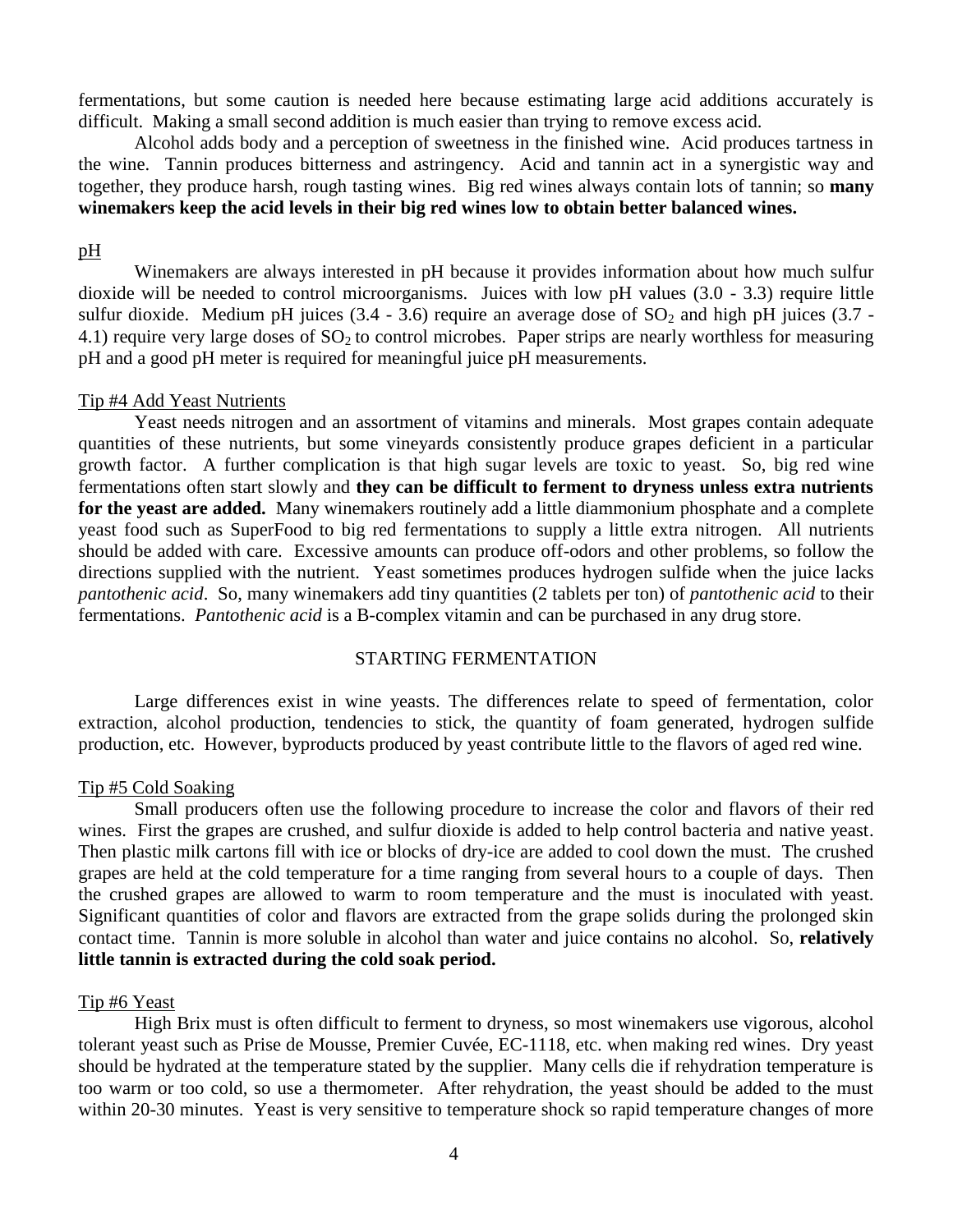than fifteen degrees should always be avoided. **Warm yeast solutions should be tempered with two or three small additions of cold juice before the rehydrated yeast is added to the must.**

# CONTROLLING EXTRACTION

Big red wines contain four or five grams per liter of phenolic compounds. Although this is a small quantity, phenolic compounds are among the most important red wine ingredients because phenols are responsible for wine color, some bouquet and flavor components, bitterness and astringency. The phenolic materials of greatest interest to winemakers are tannin and anthocyanin. Tannins are responsible for wine astringency and bitterness, and the color pigments are anthocyanins.

The phenolic materials in red wines come from the grape skins, seeds and the stems. The juice and pulp contain little phenolic material. Some phenolic compounds are more soluble than others and they are extracted from the grape solids quickly. Pigments and many flavor compounds are more soluble in water, and these materials are extracted earlier in a fermentation. Tannins are more soluble in alcohol than in water, so tannins are extracted later in the fermentation cycle when the alcohol level is high.

Here are a few general extraction rules. (1) About 90 percent of the total available color will be extracted in the first five or six days of fermentation. (2) The color intensity of the liquid will start to **decrease** after about eight days of skin contact time. (3) After 20 days of skin contact, the color will drop to about three fourths of the maximum value. (4) Tannins, on the other hand, continue to accumulate for 30-days or more.

## Cap management

Bubbles of carbon dioxide gas are formed during active fermentation, and the bubbles stick to the grape skins. The bubbles make the skins more buoyant, and the skins float to the surface of the

fermenting liquid. After a few hours, a thick layer of skins and pulp is formed. As the layer of skins rises, liquid slowly drains away. The "cap" of skins becomes dry and a dry cap can create problems. Some skins are no longer in the liquid, so color and flavor extraction decreases. In addition, vinegar bacteria can grow in the cap. The vinegar bacteria convert alcohol into acetic acid, and the acetic acid spoils the wine. So, winemakers prevent dry caps by periodically breaking up and submerging the cap.

# Tip #7 Punch Down Often

Few home winemakers are equipped to handle batches much larger than a half-ton and a half-ton of grapes can easily be fermented in a 150-gallon container. Caps on fermentations done in these small containers are only a few inches thick so they can be managed easily



by manually punching down with a suitable tool. Many winemakers punch the fermentation cap down twice a day. But, **several studies have shown that more color and more flavors are extracted when the cap is gently punched down several times each day**.

# Skin Contact Time

Most of the phenolic materials in wine come from the grape skins, seeds and stems. Some phenolic compounds are more soluble in water. Others are more soluble in alcohol. Contrary to popular notion, a long skin contact does not produce a darker colored wine. Color pigments and some flavor compounds are quite soluble in water, and these materials are extracted early in the fermentation. Tannins are more soluble in alcohol so they are extracted later in the fermentation cycle when the alcohol level is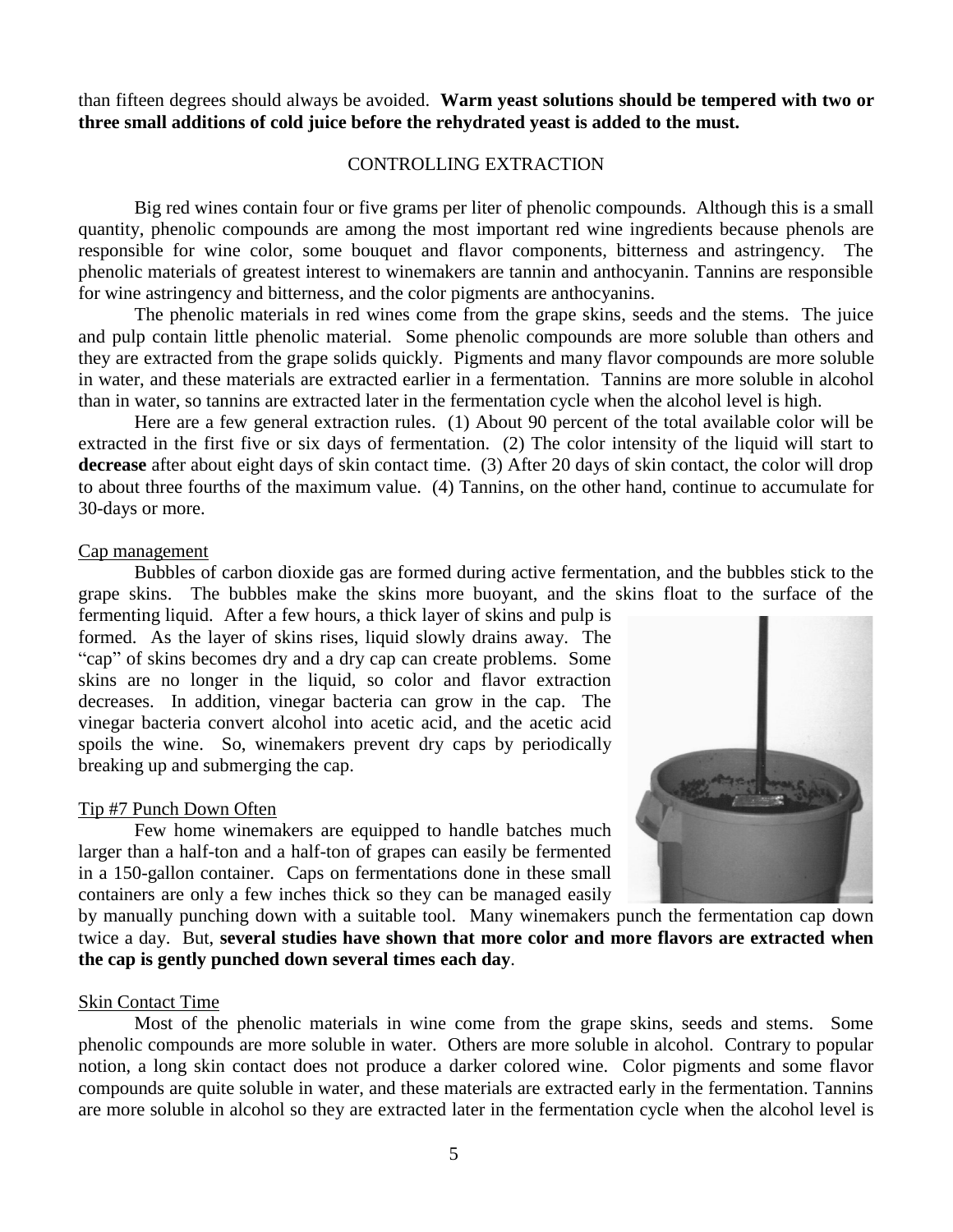high. So, more than 90 percent of the available color is extracted in the first five or six days of fermentation and the color intensity starts to decrease after about eight days of skin contact time.

Deciding just when to press a red fermentation requires some judgment, so taste the wine. Sugar will mask the tannins, but the astringency can be detected with a little practice. Many red wines are fermented with 8 to 10 days of skin contact time. If the wine tastes too harsh, keep the astringent press wine separate and blend it back into the main batch as needed to produce a balanced wine.

#### Extended Maceration

Winemakers in Europe often leave the liquid in contact with the skins after fermentation is finished. When the sugar is gone, the tank is sealed and the fermentation is not disturbed for several weeks. These winemakers feel that extended maceration results in a wine with improved mouth feel. But, studies done at UC Davis have shown that under California conditions, extended maceration produces insignificant differences in wine composition or sensory properties.

## PRESSING

The process used to separate the liquid from the grape solids is called pressing. Squeezing a small amount of juice from white grapes by hand is possible but a surprising amount of labor is required. A wine press of some sort is a practical necessity for making more than a gallon or two of white wine or juice yields will be very low. Pressing red fermentations is a different situation. As red grapes ferment, alcohol breaks down the cell tissue in the pulp and the juice is much easier to extract from the partially disintegrated pulp. So, red pomace is much easier to press than white grapes. Pressing a small, red fermentation by hand is relatively easy, and reasonable quantities of wine can be recovered without an excessive amount of labor.

# Pressing Red Pomace by Hand

Home winemakers often use the following method for pressing red fermentations by hand. But this method is only suitable if the red grapes where well crushed before the fermentation was started. About 80 percent or so of the available liquid will be recovered.

(1) Obtain a **clean** plastic milk crate, and then cut a piece of 3/4-inch plywood to fit inside the milk crate (the wood should fit loosely).

(2) When fermentation is complete, let the cap rise overnight and carefully siphon off as much free run wine as possible.

(3) Place the milk crate on a **clean** 32-gallon plastic trash can or other suitable container and fold a double layer of plastic window screen material into the crate.

(4) Nearly fill the crate with the wet pomace and place the plywood on top.

(5) Press the pomace by hand and then place a weight on the plywood. (6) Let the pomace drain for 10 minutes or so, then stir the pomace and repeat step #5 several times.

# Tip #8 Using Basket Presses

Most home winemakers use vertical basket presses of some kind. Most of these little presses are designed to produce high pressures because high pressure can dry out the pomace quickly. But, too much pressure can also produce astringent and bitter wines. High press pressures are not desirable when making big red wines, so compound,



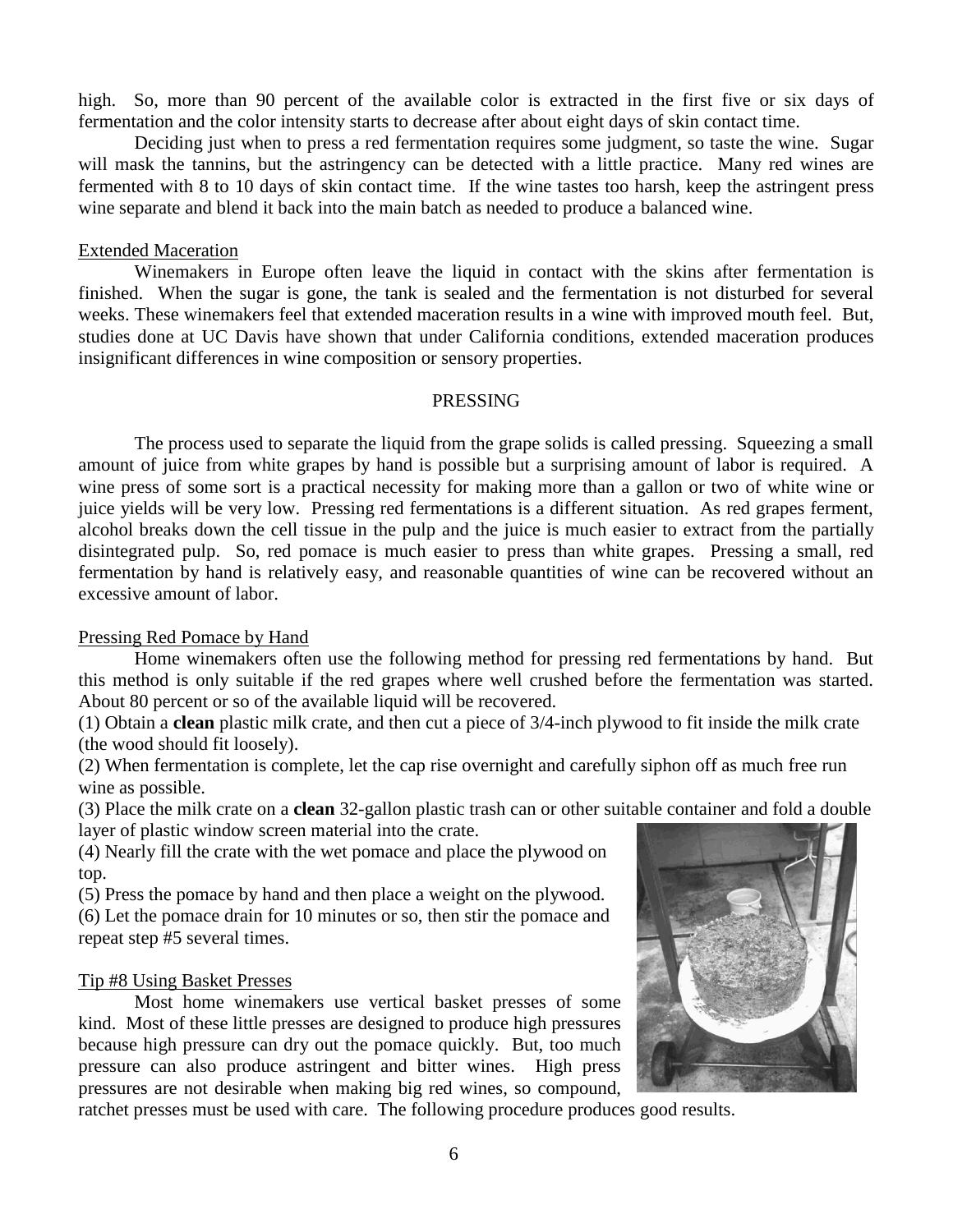(1) Fill the basket with crushed fruit. Add the top plates, the blocks and the press head. **Place one hand on the handle** and apply a small amount of pressure until a steady flow of juice is produced.

(2) When the flow almost stops, increase the pressure by a small amount and wait again. Large amounts of foam between the basket slats will oxidize the juice, and the foam is an indication that pressure is being applied too rapidly.

(3) Continue increasing the pressure in steps until little more liquid can be obtained.

(4) Disassemble the press by removing the press head, blocks, top plates and the basket.

(5) Remove the pomace cake from the press. Place the pomace in a shallow container or on a clean concrete floor and crumble the cake with a shovel.

(6) Replace the basket on the press. Fill the basket, reassemble the press and start the next pressing cycle.

Depending on the variety of the grapes, about 150 gallons of high quality juice can be produced from a ton of grapes using these procedures. But, the pomace cake must be crumbled several times to produce 150 gallons of liquid and much labor is required to break down the press and crumble the pomace. Labor is expensive, so most commercial wineries no longer use vertical basket presses. Instead,

they use horizontal presses because horizontal machines can crumble the pomace cake automatically. So instead of using high pressures and two or three press cycles, modern horizontal winepresses use low pressures and many press cycles to produce 160 to 180 gallons of high quality juice from a ton of fruit.

## Racking

The new red wine should be racked a couple of times in the first three months or so. The first racking should be done a couple of weeks after the sugar fermentation is complete and the wine should be splash-racked at this time to get lots of air into the wine. The second racking should be done after ML fermentation has completed and a small amount of splashing may be beneficial at this time.



## Malolactic Fermentation

Malic acid in the grapes is converted into lactic acid during this secondary fermentation and the necessary enzymes are produced by bacteria rather than by yeast. Several different types of bacteria can produce malolactic fermentation (MLF), and these bacteria are called lactic bacteria. Lactic acid is weaker than malic acid, so malolactic fermentation reduces the overall acidity of the wine. In addition, the lactic acid bacteria can produce byproducts such as diacetyl that can make positive contributions to the complexity of the wine.

## Fining/Filtering

Many home winemakers try to avoid fining or filtering their red wines. Microbial stability should not be an issue if (1) all the sugar is gone and (2) if the wine has completed malolactic fermentation. Even so, fining to reduce astringency is sometimes needed. Protein fining materials such as egg whites, casein or gelatin are the commonly used materials. Any of these fining materials can strip desirable color and flavors, so trials should always be done on a small quantity of wine before adding any fining material to the whole batch.

# Bulk aging

Red wines contain lots of tannin, and aging these wines in bulk storage containers for a year or so helps smooth out the rough tannins. New oak barrels are expensive so many home winemakers use older, neutral barrels costing \$25 to \$50. Loose oak chips can be added directly to neutral barrels to enhance